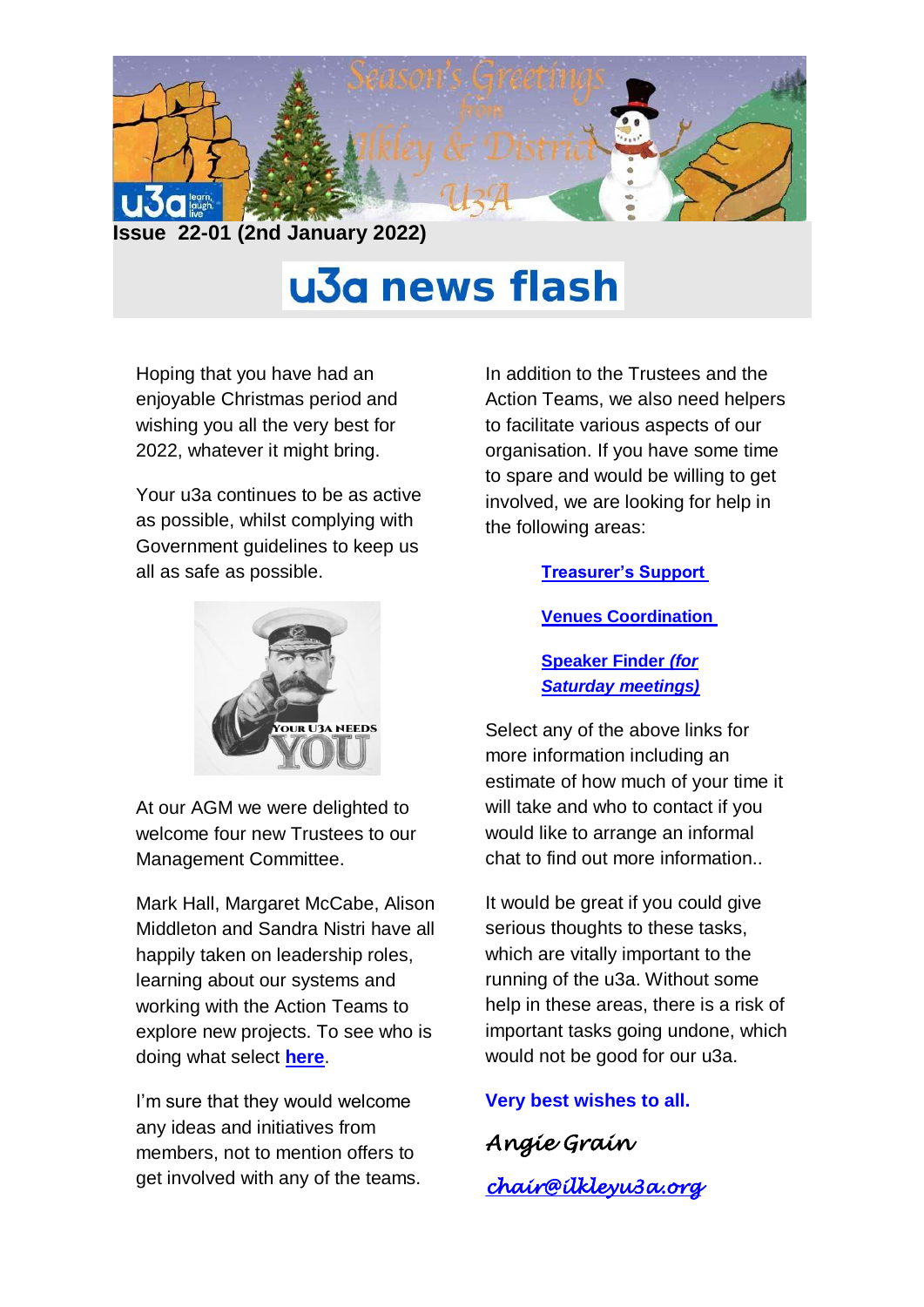## **Whilst writing, a few more updates**

The online version of the EYE has a new look. **[Select here](https://ilkleyu3a.org/EYE-2)** to flip over the pages just as if reading the printed edition. Zoom in to make the print larger and select QR symbol on some articles to read more content on the website. The technology works on most devices.

Do you recognise these local clocks? **[Select here](http://ilkleyu3a.org/#HQUIZ)** to test of your powers of observation. Check your answers by following the instructions on the website.

Visit of Liz Thackray to Yorkshire has been postponed. Instead of visiting on 11th January, the Chair of Third Age Trust will be in York on 22nd March. More information and booking arrangements **[on this link.](https://ilkleyu3a.org/event-4592014)**

Robbie Moore MP will be our guest speaker on Saturday 15th January subject to being allowed under Covid guidance at the time. **[Details on this link](https://ilkleyu3a.org/event-4566112)**

Received a new computer tablet for Christmas? Classes over a six week period to support both beginners and improvers are being run by Clarke Foley. **[Details on this link.](https://www.clarkefoley.org.uk/calendar/329/cf-worth-connecting)**

To read the latest update of our local newspaper scrapbook **[select here.](https://ilkleyu3a.org/Ilkley-Scrapbook-of-the-month)** This edition is from 1980 and covers the building of Clarke Foley, plans to merge United Reform and Methodist Churches in Ilkley and release of railway land that was eventually to become Tesco. A fascinating read.

Want to read the scrapbooks in the original format? **[Select this link](https://ilkleyu3a.org/resources/Documents/PDF-Flip/bookshelf-Scrapbooks.html)** and pick a volume from the virtual bookshelf. On many devices you will then be able to open the scrap book on your screen and flip over the pages just as if reading the original book. Zoom in to make the print larger.

Not so many jokes over Christmas but what we have **[can be found here.](https://ilkleyu3a.org/Lockdown-Support-Quirky-Humour)**

u3a turns 40 in 2022. **[Select here](https://u3a.org.uk/events/40th-anniversary)** to read what is planned by our parent body, the Third Age Trust

*Q. What's a New Year Resolution? A. Something that goes in one year and out the other.*

*Q: What did Adam say to Eve on December 31st ? A: It's New Year's, Eve*

*An optimist stays up until midnight to see in the New Year. A pessimist stays up to make sure the old year leaves.*